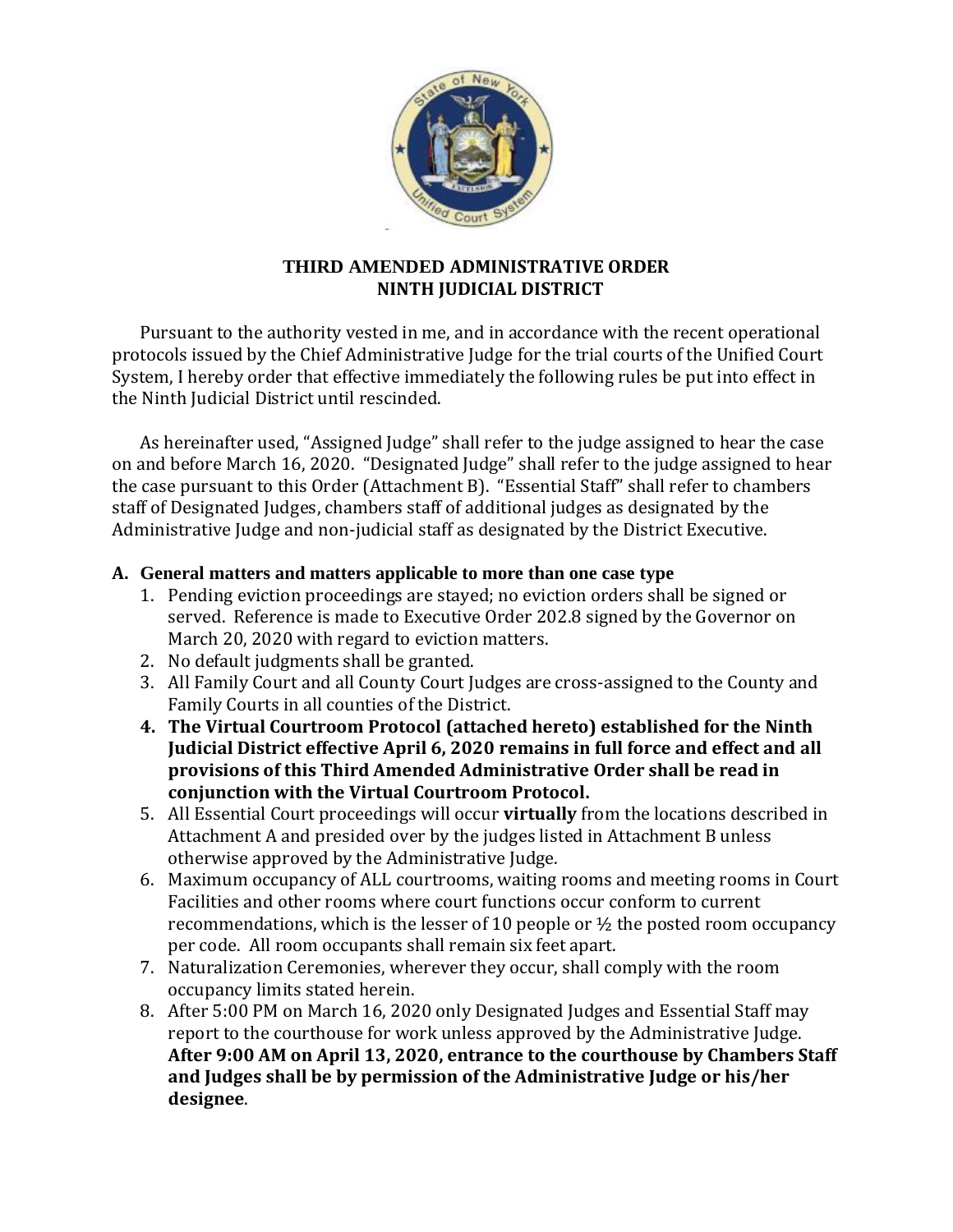- 9. All deadlines established per judicial directive (including those contained in scheduling orders, service dates and "local rules") that occur during the pendency of this Administrative Order shall be extended for a period of 90 days from the date of the stated deadline, unless further application is made **or the parties agree otherwise** (reference is made to Administrative Order AO/71/20 signed by the Chief Administrative Judge of the Courts on March 19, 2020 as it relates to civil litigation). Further reference is made to Executive Order 202.8 signed by the Governor on March 20, 2020 with regard to statutory deadlines and time frames.
- 10. All Temporary Orders of Protection issued in any criminal or civil matter that has expired or is due to expire on or after March 19, 2020 "shall be extended under the same terms and conditions until the date the matter is re-calendared, unless the order is sooner terminated or modified by a judge or justice of the court that issued the order" pursuant to Administrative Order AO/73/20 signed by the Chief Administrative Judge of the Courts on March 19, 2020.
- 11. All vouchers submitted pursuant to County Law § 722-b(4) are deemed approved pursuant to the Orders signed by the Administrative Judge of the Ninth Judicial District dated March 20, 2020 and April 1, 2020
- 12."All individuals seeking legal representation pursuant to Article 18-B of the County Law shall be deemed eligible, regardless of financial ability to obtain counsel" pursuant to the Order signed by the Administrative Judge of the Ninth Judicial District dated March 20, 2020.

## **B. Supreme Civil**

- 1. All non-essential matters are administratively adjourned until a date on or after April 30, 2020 (to be determined by the Assigned or Designated Judge - Essential Staff shall be responsible for notifying attorneys or pro-se litigants of the adjourned dates).
- 2. All civil trials that have commenced may continue.
- 3. "Essential matters" includes those matters as listed in Exhibit A attached to Administrative Order AO/78/20 signed by the Chief Administrative Judge of the Courts on March 22, 2020 and as amended hereafter and any other matter determined to be essential after application by the Assigned Justice or Designated Justice to the Administrative Judge.
- 4. All Mental Hygiene Law proceedings in which a party is confined to a hospital or other facility shall be conducted with appearances by means of remote audiovisual technology or telephone pursuant to Administrative Order AO/72/20 signed by the Chief Administrative Judge of the Courts on March 22, 2020.
- 5. All foreclosure proceedings are stayed; no foreclosure auctions shall be scheduled or held. Reference is made to Executive Order 202.8 signed by the Governor on March 20, 2020, as extended by Executive Order 202.14 signed by the Governor on April 7, 2020 with regard to foreclosures.

# **C. Superior Court Criminal Cases**

1. Any trial in which jeopardy has attached will continue.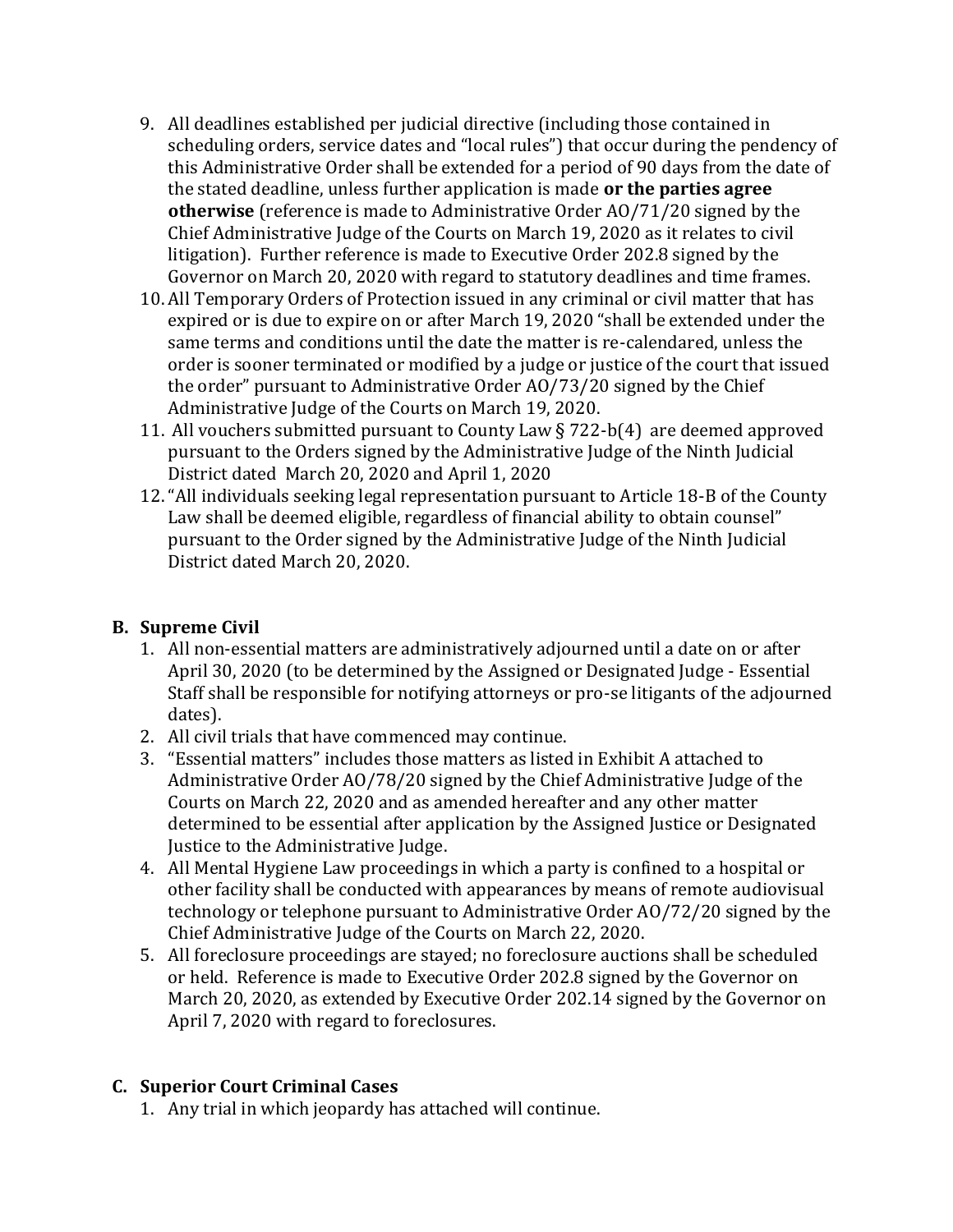- 2. For Defendants not in custody, all non-essential matters are administratively adjourned to a date on or after **May 30, 2020 or to another date selected by the Assigned Judge in consultation with the District Attorney and Defense Attorney**. **With regard to defendants in custody, all matters are administratively adjourned to May 7, 2020 or to another date selected by the Assigned Judge in consultation with the District Attorney and Defense Attorney. Prior to May 7, 2020 each Assigned Judge shall review each case in which a defendant is in custody. In no event shall the matter be adjourned to a date that is more than 30 days from the date the matter is reviewed by the Judge.** Essential Staff or Chambers Staff shall be responsible for notifying attorneys or pro-se litigants of the adjourned date.
- 3. "Essential matters" includes those matters as listed in Exhibit A attached to Administrative Order AO/78/20 signed by the Chief Administrative Judge of the Courts on March 22, 2020 and as amended hereafter and any other matters determined to be essential after application by the Assigned Judge or Designated Judge to the Supervising Judge. The Supervising Judge, in consultation with the Administrative Judge, shall permit a matter to proceed if warranted.
- 4. "Grand juries set to be impaneled within terms four and five of the courts for the year 2020 shall be postponed." Currently seated grand juries "may continue, upon application of the appropriate district attorney to the administrative judge" pursuant to Administrative Order AO/77/20 signed by Deputy Chief Administrative Judge Vito Caruso on March 21, 2020.
- 5. The Accessible Magistrate procedure (for Adolescent Offenders) currently in place shall continue.

## **D. Treatment Courts/OSP**

- 1. Treatment courts and Opioid Stabilization Parts will be handled by the designated City Court Judge or the designated County Court Judge in counties with no City Court.
- 2. Treatment courts will continue to the extent appearances are deemed essential in acute cases by the designated judge after application to the Coordinating Judge of Treatment Courts. The Coordinating Judge of Treatment Courts, after consultation with the Administrative Judge, shall permit a matter to proceed if warranted**.**
- 3. Essential Staff designated to work in these Courts shall be responsible for notifying attorneys or pro-se defendants of the adjourned dates.

#### E. **Family Court**

- 1. All non-essential matters are administratively adjourned until a date on or after April 30, 2020 (to be determined by the Assigned or Designated Judge - Essential Staff shall be responsible for notifying attorneys or pro-se litigants of the adjourned dates).
- 2. "Essential matters" includes those matters as listed in Exhibit A attached to Administrative Order AO/78/20 signed by the Chief Administrative Judge of the Courts on March 22, 2020 and as amended hereafter, and any other matters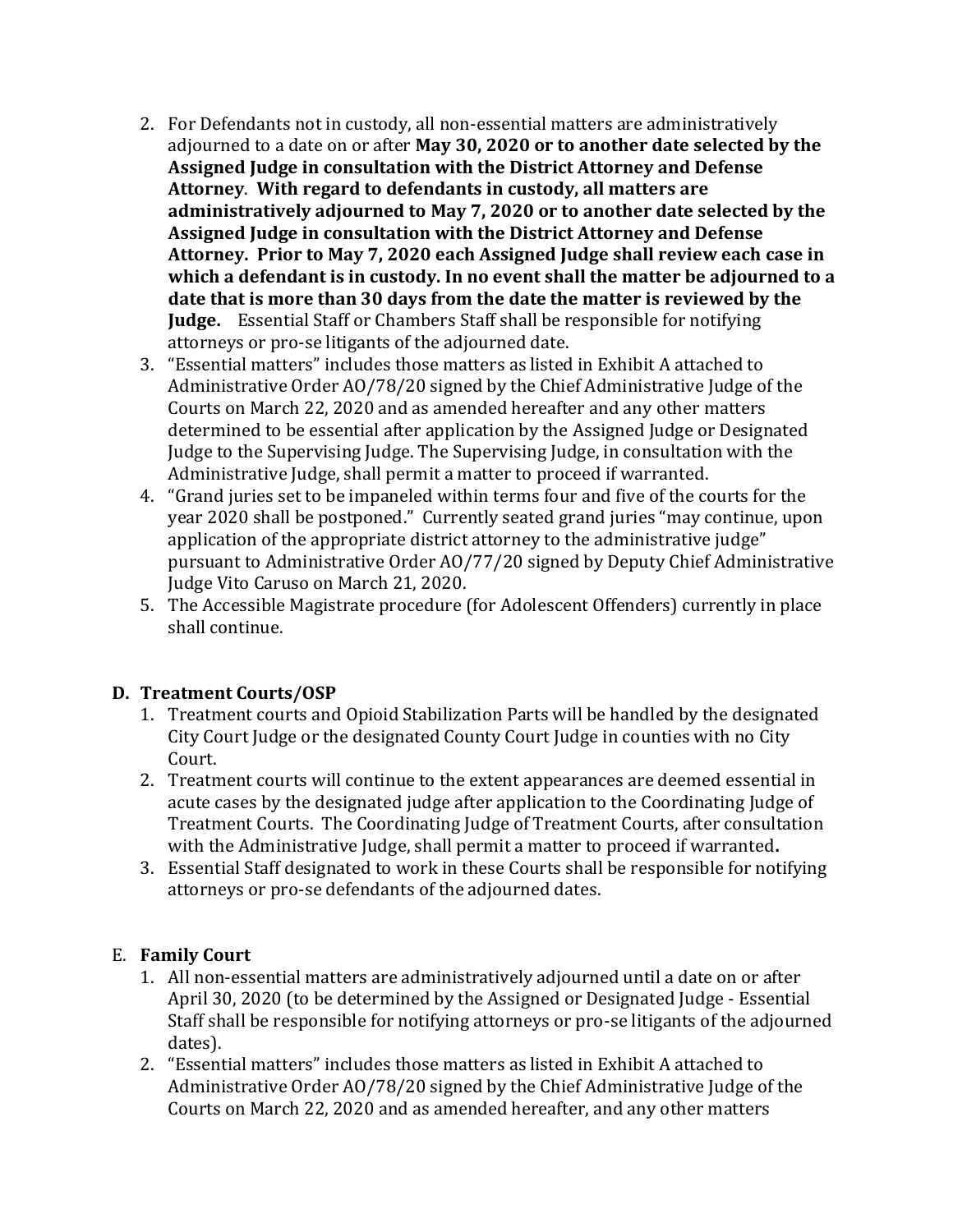determined to be essential after application by the Designated Judge to the Supervising Judge. The Supervising Judge, in consultation with the Administrative Judge, shall permit a matter to proceed if warranted.

- 3. **Judges are required to immediately bring to his/her Supervising Judge's attention any Permanency Planning Hearings that pursuant to existing Federal or State Law require a determination that the matter be deemed essential so as to provide a timely calendar date.**
- 4. All remand/removal/placement orders issued in the Ninth Judicial District under Family Court Act Articles 3, 6, 7, 8 and 10 that are due to expire while this Administrative Order is in effect, shall be deemed extended under the same terms and conditions for a period of 90 days from the date the order is scheduled to expire, unless the order is terminated or modified by the Designated Judge or Assigned Judge. To the extent practicable, the Designated Judge or Assigned Judge shall issue an amended order and the lawyers and pro-se litigants notified.

## **F. Surrogate's Court**

- 1. All non-essential matters are administratively adjourned until a date on or after April 30, 2020 (to be determined by the assigned or designated judge - Essential Staff shall be responsible for notifying attorneys or pro-se litigants of the adjourned dates).
- 2. "Essential matters" includes those matters as listed in Exhibit A attached to Administrative Order AO/78/20 signed by the Chief Administrative Judge of the Courts on March 22, 2020 and other matters as determined to be essential after application by the Surrogate to the Administrative Judge.

# **G. City Court**

- 1. For Defendants not in custody, all non-essential matters are administratively adjourned to a date on or after **May 30, 2020 or to another date selected by the Assigned Judge in consultation with the District Attorney and Defense Attorney**. **With regard to defendants in custody, all matters are administratively adjourned to May 7, 2020 or to another date selected by the Assigned Judge in consultation with the District Attorney and Defense Attorney. Prior to May 7, 2020 each Assigned Judge shall review each case in which a defendant is in custody. In no event shall the matter be adjourned to a date that is more than 30 days from the date the matter is reviewed by the Judge.** Essential Staff shall be responsible for notifying attorneys or pro-se litigants of the adjourned date.
- 2. "Essential matters" includes those matters as listed in Exhibit A attached to Administrative Order AO/78/20 signed by the Chief Administrative Judge of the Courts on March 22, 2020 and as amended hereafter and any matter deemed to be essential after application by the Designated Judge to the Supervising Judge. The Supervising Judge, in consultation with the Administrative Judge, shall permit a matter to proceed if warranted.